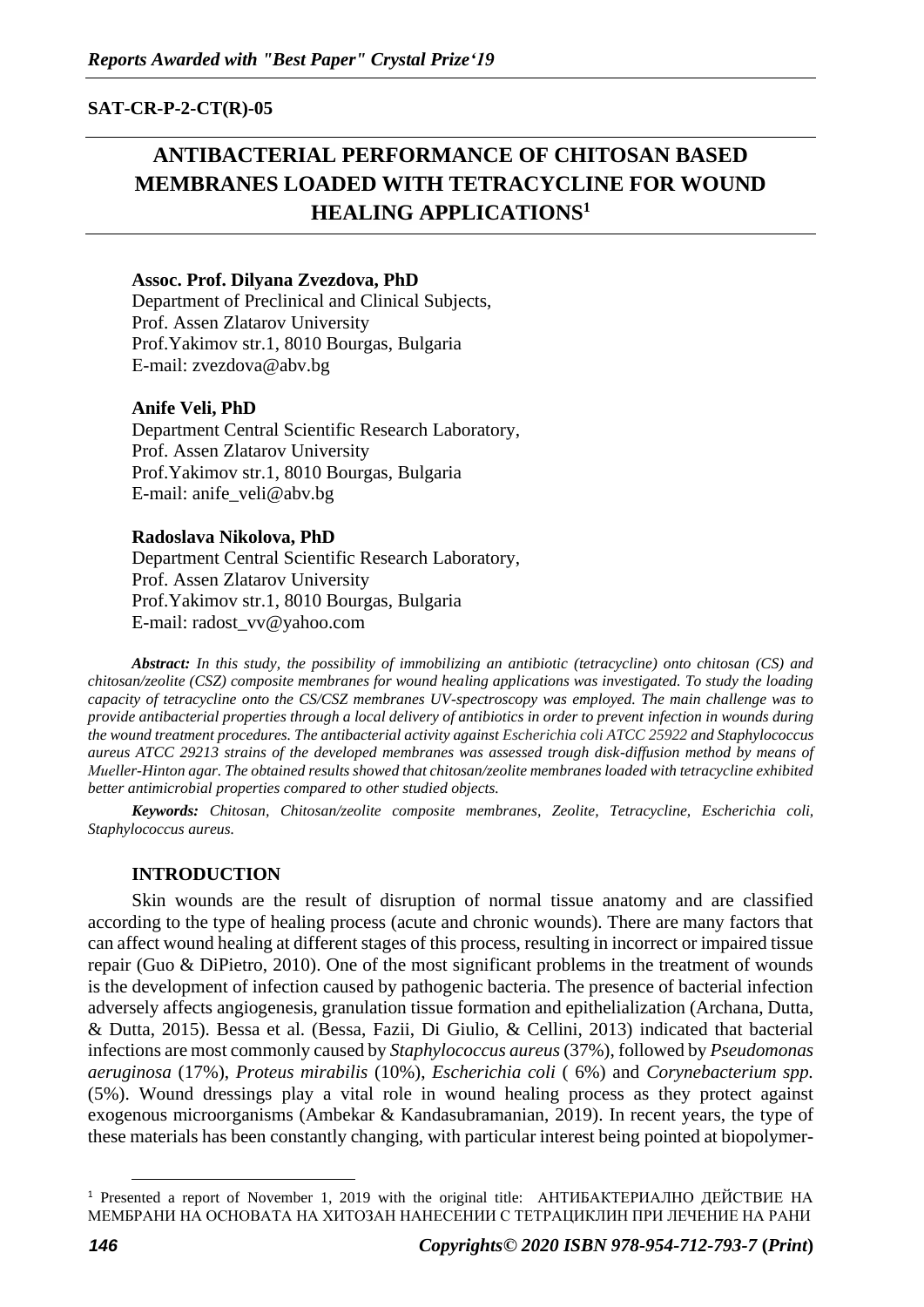based dressing materials, i.e chitosan (Anitha et al., 2014; Barbosa, Debone, Severino, Souto, & Da Silva, 2016; Gupta, Agarwal, & Sarwar Alam, 2014; Liu et al., 2018; Patrulea, Ostafe, Borchard, & Jordan, 2015)

Chitosan is a linear aminopolysaccharide composed of glucosamine and N-acetyl glucosamine linked by  $\beta$  (1-4) glycosidic bonds. As a natural biopolymer, chitosan has been widely studied as a means of preventing and treating infections due to its antimicrobial properties, biocompatibility, biodegradability and non-toxicity (Ma et al., 2017). It has been shown that bandages containing the biopolymer as a component have good antibacterial properties and haemostatic effect (Noel, Courtney, Bumgardner, & Haggard, 2008). The presence of 2-amino-2deoxy-β-D-glucopyranose residues (D-glucosamine-GlcNH2) in the chitosan macromolecule plays an important role in improving and enhancing the reepitalization process and the repair of cellular tissue (Singh & Ray, 2000). Although in highly infected wounds, antibiotic administration is almost inevitable, medications have many disadvantages, such as: low stability, low water solubility, toxicity and side effects (Taghizadeh, Ashassi-Sorkhabi, Afkari, & Kazempour, 2019). The use of harmless carriers for antibiotics to be administered in the area of infection is an option for reducing their toxicity, since the planned therapeutic concentrations of the drug are delivered to the site of the infection without the need for large doses of medication. Controlled drug delivery to the site of the wound provides continuous healing action, reducing the frequency of dressing change. The ability of chitosan to form nanostructured film-layered forms allows it to be used as a carrier of compounds with antibacterial activity directly in the infected area of the wound (N. Mengatto, M. Helbling, & A. Luna, 2012).

In modern practice, antibiotics such as gentamycin, minocycline, tetracycline, streptomycin and others are commonly used in treatment of wounds. Tetracycline has been found to have a broader antimicrobial spectrum than any other antibiotic and has exceptional chemotherapeutic efficacy against both Gram-positive and Gram-negative bacteria (Chopra & Roberts, 2001; Gupta et al., 2014).

The purpose of the current study is to develop novel chitosan-zeolite-tetracycline nanocomposite (CSZT) membranes and to determine their antibacterial sensitivity against Grampositive and Gram-negative bacteria for wound healing applications.

## **EXPOSITION**

#### **Materials and methods**

The main chemicals used in membrane preparation are as follows: chitosan (CS, obtained from the Black Sea shrimp shells) with a deacetylation degree of 83%, clinoptilolite (Z, Beli Plast, Kardzhali District, Bulgaria), acetic acid (99%, Sigma-Aldrich Co.) and tetracycline (> 98%, Sigma-Aldrich Co.).

The procedure involves pre-preparation of chitosan-zeolite membrane (CSZ) by the addition of a 1% chitosan solution (1 g of chitosan in 100 ml of 1% acetic acid at 52°C and continuously magnetic stirring for 24 hours) to 0.5% aqueous zeolite (clinoptilolite) suspension. Thus obtained chitosan – zeolite suspension was then transferred to petri dishes and dried at 60°C.

A 100 ppm aqueous solution of tetracycline was used to adsorb the drug onto the CSZ membrane surface. The impregnation was performed in dark conditions at 25 ° C under magnetic stirring (600 rpm) for 72 hours. For comparison, a membrane of pure chitosan was prepared and the adsorption of tetracycline on its surface followed the sequence described above. The amount of adsorbed tetracycline on CS and CSZ membranes was determined through UV spectrophotometer (Evolution 300, Thermo Scientific).

The obtained membranes were characterized by means of Nicolet iS 50 FTIR infrared spectrometer in the range of  $4000-400$  cm<sup>-1</sup>.

The antibacterial sensitivity of the membranes was determined by the Kirby-Bauer disc diffusion method against Gram-positive (*Staphylococcus aureus* ATCC29213) and Gram-negative (*Escherichia coli* ATCC25922) bacteria.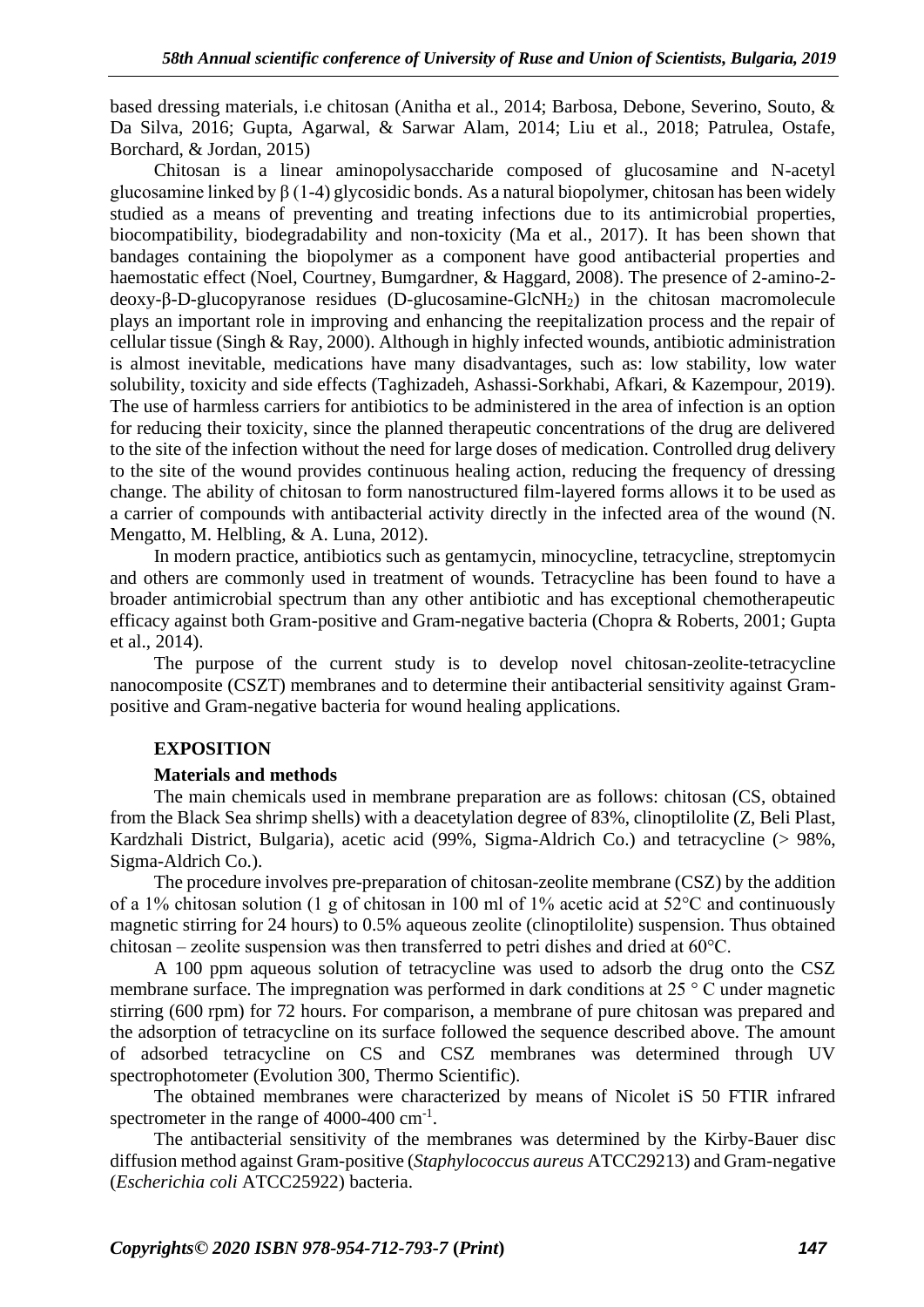#### **Membrane characterization by means of FTIR**

Infrared spectra of CSZ and CSZT are shown in Figures 1 and 2, respectively. The FTIR spectra of pure zeolite, chitosan and tetracycline are presented for comparison purposes.





Fig. 1. IR spectrum of: a) zeolite; b) chitosan; c) CSZ;

Fig. 2. IR spectrum of: a) tetracycline; b) CSZT;

The main bands in the zeolite spectrum (Figure 1a) are those at  $3628 \text{ cm}^{-1}$  (stretching of the hydroxyl groups of water adsorbed by the zeolite);  $3447 \text{ cm}^{-1}$  (stretching of hydrogen bonded hydroxyl groups);  $1636 \text{ cm}^{-1}$  (H-O-H bending);  $1065 \text{ cm}^{-1}$  (M - O asymmetric stretching vibration,  $M = Al$ , Si); 794 cm<sup>-1</sup> (symmetric stretching vibration of O-M-O bond); 467 cm<sup>-1</sup> (deformation vibration of M-O bond) (Mansouri, Rikhtegar, Ahmad Panahi, Atabi, & Shahraki, 2013; Perraki & Orfanoudaki, 2004).

The characteristic bands in the infrared spectrum of chitosan (Figure 1 b)) are:  $3442 \text{ cm}^{-1}$  (-OH and -NH<sub>2</sub> stretching); 2923 cm<sup>-1</sup> and 2854 cm<sup>-1</sup> (- CH<sub>3</sub> and - CH<sub>2</sub> asymmetric stretching); 1643  $cm<sup>-1</sup>$  (deformation vibration of C=O in NHCOCH<sub>3</sub> due to incomplete deacetylation of chitosan); shoulder at 1553 cm<sup>-1</sup> (deformation vibrations of N-H); 1418 and 1378 cm<sup>-1</sup> (deformation vibrations of - CH<sub>3</sub> and - CH<sub>2</sub> groups);  $1152 \text{ cm}^{-1}$  (symmetric stretching vibrations of the C-O-C bond); 1073 cm<sup>-1</sup> (stretching vibrations of the C-O bonds) (Zvezdova, 2010).

The analysis by infrared spectroscopy confirmed the formation of chitosan - zeolite composite (CSZ). Figure 1 c) shows that the CSZ spectrum contains both chitosan and zeolite bands. The appearance of a pronounced peak at 1563 cm<sup>-1</sup> in the CSZ spectrum corresponds to the deformation vibration mode of  $NH_3^+$ , formed as a result of the formation of hydrogen bonds between the - OH groups of the zeolite and the - OH and - NH groups of chitosan (Wan Ngah, Teong, Wong, & Hanafiah, 2012). The adsorption of tetracycline onto the CSZ surface was found to alter the intensity and shape of some of the bands in the IR spectrum of the CSZ membrane (Figure 2 b)). The band intensities at 1065 cm<sup>-1</sup> (asymmetric stretching vibration (M-O)) and 794 cm<sup>-1</sup> (symmetric stretching vibration (O-M-O)) decreased, while the intensity of the bands at 3444 cm<sup>-1</sup> corresponding to the hydrogen bonded hydroxyl groups, increased. This implies that tetracycline is adsorbed onto the CSZ membrane surface by forming hydrogen bonds between the two functional groups (–NH<sup>2</sup> and –OH) present in its molecule and the functional groups of zeolite and chitosan.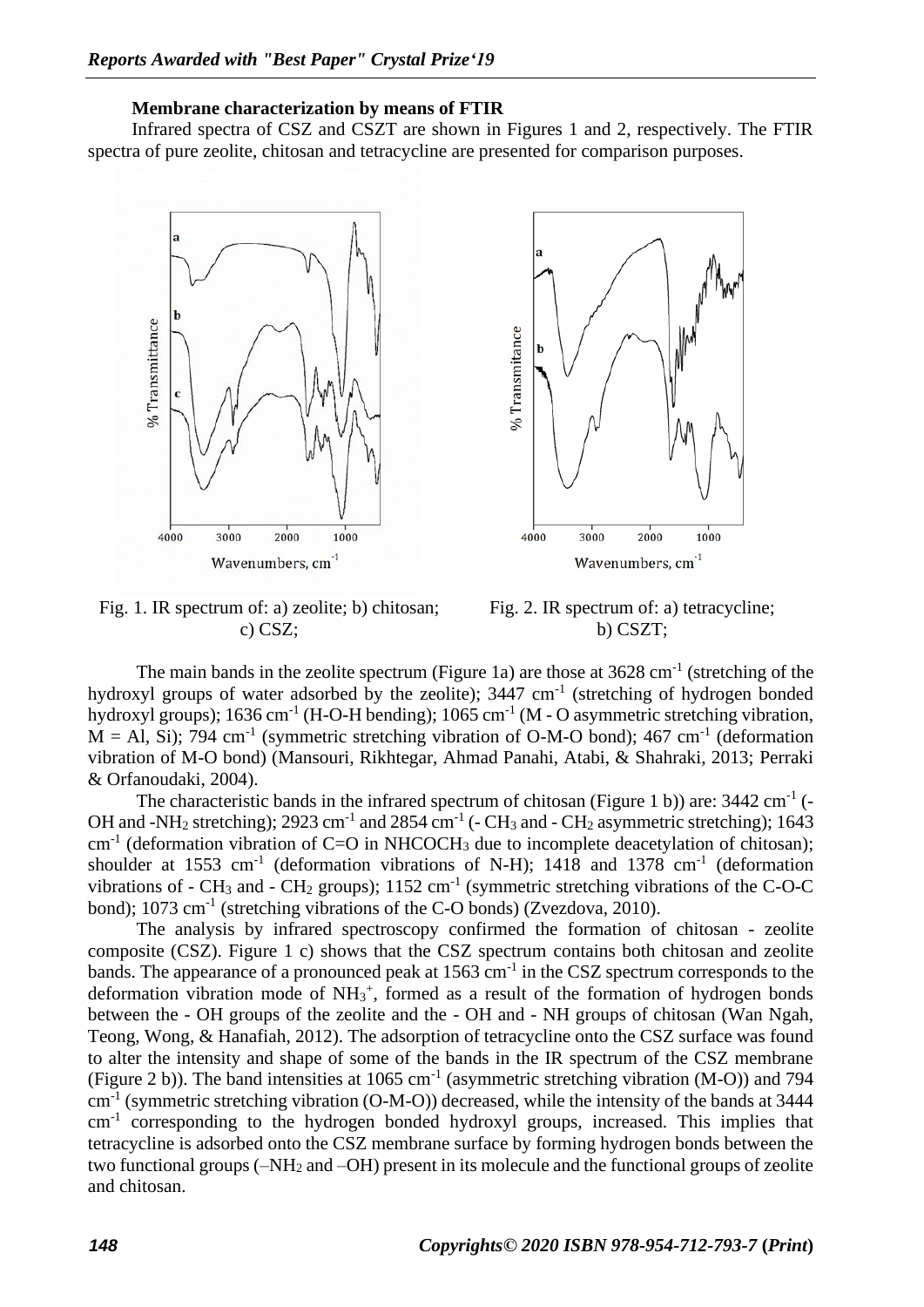## **Tetracycline adsorption onto CS and CSZ membranes**

The amount of adsorbed tetracycline on the membranes was determined by measuring the concentration of tetracycline solution before and after the adsorption experiment, via UV spectrophotometer, using a calibration curve built in the range of 20 to 100 ppm, at a wavelength of 276 nm. The resulting calibration curve is presented in Figure 3.



Fig. 3. Calibration curve ( $\lambda_{\text{max}} = 276 \text{ nm}$ )

The concentration of tetracycline in the aqueous solution after adsorption was calculated by the calibration equation (Fig. 3). The amount of tetracycline adsorbed onto the membrane was determined based on the difference in drug concentrations before and after adsorption.

In order to estimate the adsorption capacity of the prepared membranes, several experiments of different duration (12, 24, 48 and 72 hours) were performed. These experiments did not exceed 72 hours since hydrolysis of tetracycline in aqueous solution may occur (Taghizadeh et al., 2019). The obtained results are presented in Figure 4. The data in Figure 4 indicate that the highest adsorbed tetracycline amount per milligram membrane is in 72 hours. It was also found that chitosan and zeolite composite membranes absorbed about twice as much tetracycline (47 μg/mg) as compared to those prepared from chitosan only  $(23 \mu g/mg)$ . The incorporation of zeolite into the chitosan membranes provides additional adsorption centers, which allows larger amount of tetracycline to be adsorbed.

It has been shown that the minimum tetracycline amount required to inhibit the growth of 90% of the strains is less than 6 μg/ml (Ahmed, Charyulu, Harish, & Prabhu, 2009). Therefore, it could be concluded that the amount of adsorbed tetracycline onto the membranes is sufficient to be applied against infection causing bacteria.

## **Antibacterial activity of the obtained membranes**

The antibacterial activity of the membranes was evaluated against Gram-positive (*Staphylococcus aureus* ATCC 29213) and Gram-negative (*Escherichia coli* ATCC 25922) bacteria, and the results for bacterial inhibition zone are shown in Figure 5. The data in Figure 5 show that CSZT membranes have a greater inhibitory effect against *Staphylococcus aureus* and *Escherichia coli* than CST membranes, due to the larger amount of tetracycline on zeolitecontaining membranes. The bacteriostatic action of tetracycline is due to its ability to bind to the 30S ribosomal subunit of bacterial ribosomes and inhibit protein synthesis by blocking the binding of aminoacyl-mRNA to the mRNA-ribosome complex. This blocks the addition of amino acids to the newly formed polypeptide chain.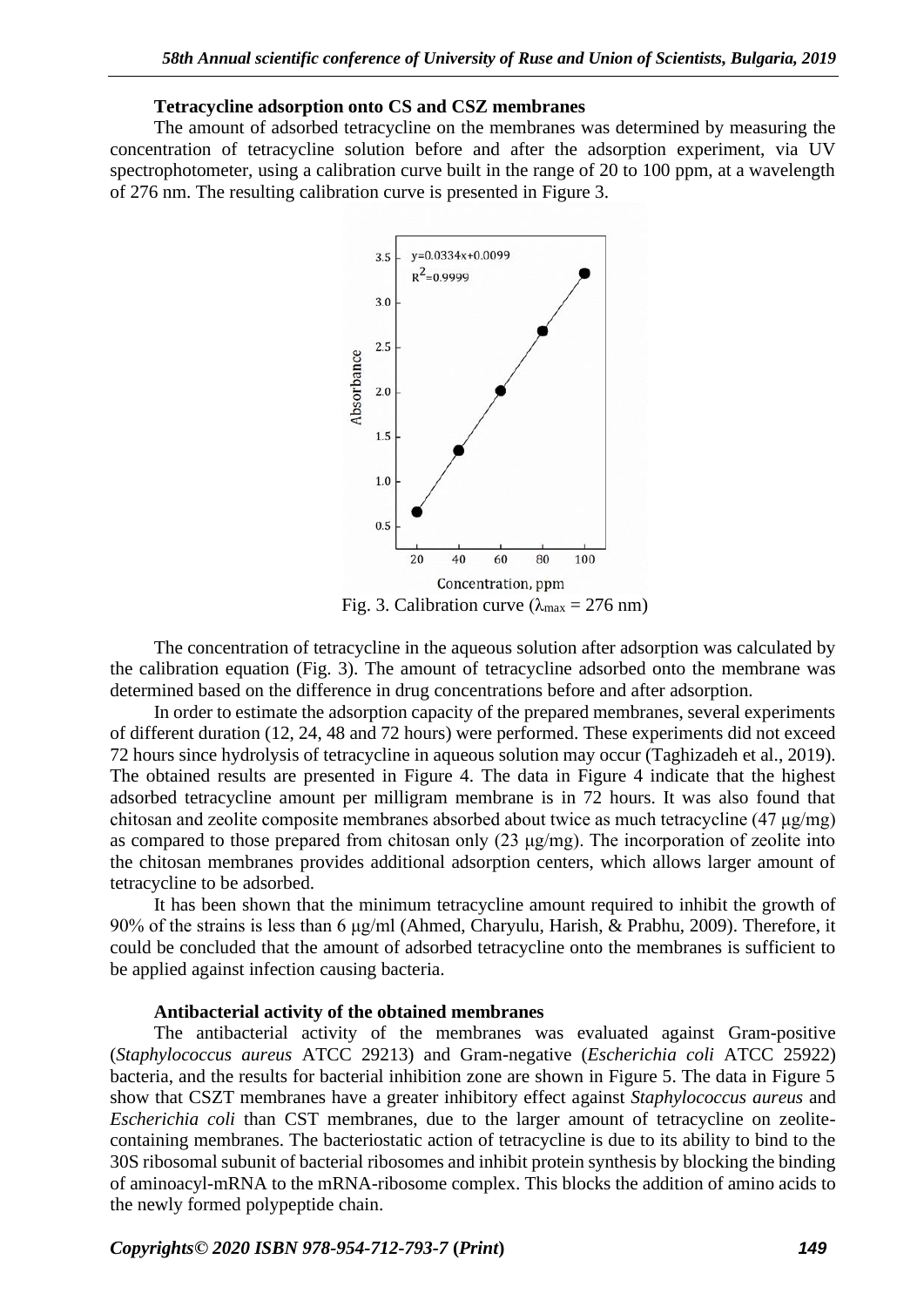

Fig. 4. Amount of tetracycline adsorbed over time

Fig. 5. Antibacterial activity of CST and CSZT membranes

### **CONCLUSION**

A series of new tetracycline adsorbed chitosan-zeolite nanocomposite membranes have been prepared. The FTIR spectra of the studied membranes confirm the retention of tetracycline on the carrier surface by hydrogen bonding. The antibacterial activity of the obtained membranes was also investigated. The results show that both CST and CSZT nanocomposite membranes exhibit good antibacterial activity against Gram-positive (*Staphylococcus aureus* ATCC 29213) and Gram-negative (*Escherichia coli* ATCC 25922) bacteria. This, in turn, would allow the obtained membranes to be considered as a good opportunity for the preparation of dressings used in wound treatment.

#### **REFERENCES**

Ahmed, M. G., Charyulu, R. N., Harish, N. M., & Prabhu, P. (2009). Formulation and Invitro evaluation of Chitosan films containing tetracycline for the treatment of periodontitis. Asian Journal of Pharmaceutics, 3, 119–119.

Ambekar, R. S., & Kandasubramanian, B. (2019). Advancements in nanofibers for wound dressing: A review. European Polymer Journal, 117, 304–336.

Anitha, A., Sowmya, S., Kumar, P. T. S., Deepthi, S., Chennazhi, K. P., Ehrlich, H., Tsurkan, M., et al. (2014). Chitin and chitosan in selected biomedical applications. Progress in Polymer Science, 39, 1644–1667.

Archana, D., Dutta, P. K., & Dutta, J. (2015). Chitosan: A potential therapeutic dressing material for wound healing. In P. Dutta (Ed.), Chitin and Chitosan for Regenerative Medicine, Springer, 193–229

Barbosa, G. P., Debone, H. S., Severino, P., Souto, E. B., & Da Silva, C. F. (2016). Design and characterization of chitosan/zeolite composite films - Effect of zeolite type and zeolite dose on the film properties. Materials Science and Engineering C, 60, 246–254.

Bessa, L. J., Fazii, P., Di Giulio, M., & Cellini, L. (2013). Bacterial isolates from infected wounds and their antibiotic susceptibility pattern: Some remarks about wound infection. International Wound Journal, 12, 47–52.

Chopra, I., & Roberts, M. (2001). Tetracycline Antibiotics: Mode of Action, Applications, Molecular Biology, and Epidemiology of Bacterial Resistance. Microbiology and Molecular Biology Reviews, 65, 232–260.